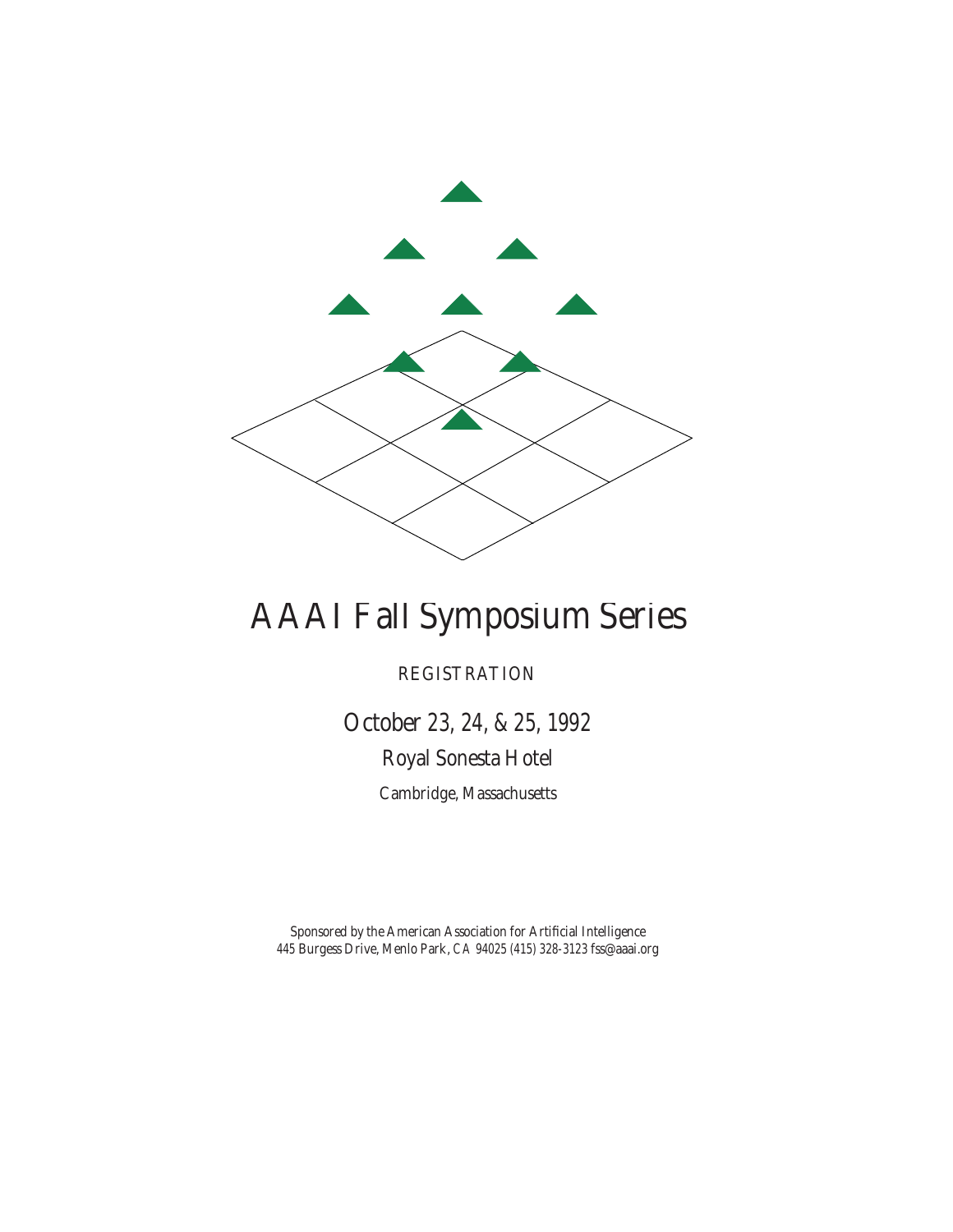The American Association for Artificial Intelligence presents the 1992<br>Fall Symposium Series, to be held<br>October 23-25. 1992. at the Roval Sonesta H ficial Intelligence presents the 1992 Fall Symposium Series, to be held October 23-25, 1992, at the Royal Sonesta Hotel, Cambridge, Massachusetts.

The topics of the five symposia in the 1992 Fall Symposium Series are:

- Applications of AI to Real-World Autonomous Mobile Robots
- Design from Physical Principles
- Intelligent Scientific Computation
- Issues in Description Logics: Users Meet Developers
- Probabilistic Approaches to Natural Language

The highlights of each symposium will be presented at a special plenary session. Working notes will be prepared and distributed to participants in each symposium, but will not otherwise be available unless published as an AAAI Technical Report or edited collection.

Each symposium will have limited attendance. Participants will be expected to attend a single symposium throughout the symposium series. In addition to participants selected by the program committees of the symposia, a limited number of other interested parties will be allowed to register in each symposium on a first-come, first-served basis. To register, please fill out the enclosed form, and send it along with payment to:

Fall Symposium Series–92 AAAI

#### 445 Burgess Drive Menlo Park, CA 94025

The Fall Symposium Series precedes the Third International Conference on Principles of Knowledge Representation and Reasoning (KR'92) at the same location October 25-29, 1992. For registration information about KR'92, send email to kr92-info@cs.tufts.edu or contact Jim Schmolze, Department of Computer Science, Tufts University, Medford, MA 02155, (617-627-3214).

### **Applications of Artificial Intelligence to Real-World Autonomous Mobile Robots**

Building intelligent robots which can perform tasks autonomously in the real world has long been a goal of artificial intelligence research. While a great deal of progress has been made towards this goal in recent years, there is still a wide gap between what theorists claim should be possible and what has been functionally demonstrated on robots.

This symposium will bring together artificial intelligence and robotics researchers to explore this dichotomy between theory and practice. In particular, the following issues will be addressed: 1) What recent results from the artificial intelligence research community are ready to be applied to real-world robots? 2) For those results which are not yet suitable for implementation, what are the outstanding issues which must be resolved? 3) To what degree can formal theories be applied to practical problems of autonomous robots? 4) How can we apply metrics to analyze robot performance and how can we relate those metrics back to design principles in order to attain a better understanding of why certain approaches work or don't work?

*Symposium committee:* Steve Chien, Erann Gat, cochair, (gat@robotics.jpl.nasa.gov), Avi Kak, Marc Slack, cochair, (slack@starbase.mitre.org, cochair)

### **Intelligent Scientific Computation (in cooperation with IMACS)**

The goal of the symposium on intelligent scientific computing is to identify the scope of contributions that artificial intelligence has and might make to scientific computing and vice versa. We will focus on critical issues in the practical application of computer programs to solve difficult real-world problems such as the super-computer-sized grand challenges (e.g., forecasting severe weather events,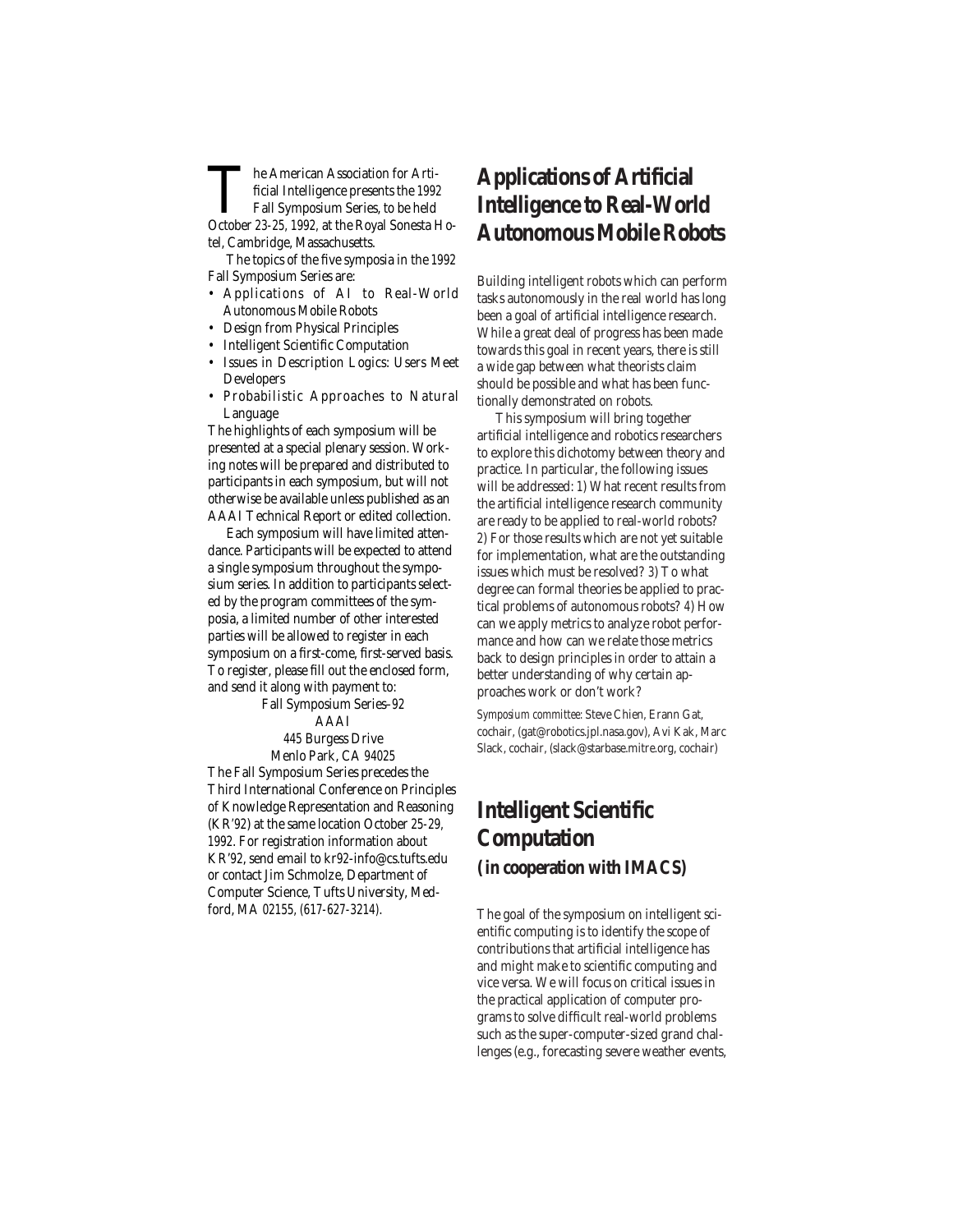predicting superconductors, or energy conservation and turbulent combustion). These problems often involve the formulation and use of mathematical models in the form of differential equations. We include also the significant improvement of solution techniques or solution time for engineering problems routinely tackled today, such as seismic modeling or ship design. Topics covered will include environments for scientific computing and engineering design, automated model generation, automated code generation, smart interfaces to numerical and visualization routines, uses for symbolic algebra, intelligent data analysis, and representation and reasoning issues.

*Symposium Committee:* Elaine Kant (kant@slcs. slb.com), Richard Keller (keller@ptolemy.arc.nasa. gov), Stanly Steinberg (stanly@crunch.unm.edu)

### **Issues in Description Logics: Users Meet Developers**

During the 1980s, a branch of the knowledge representation community developed a specialized class of logics known either as terminological logics or description logics (DLs). Numerous implementations of these logics have emerged, along with a substantial body of theoretical work. This workshop is intended to bring together developers of description logic systems with users of these systems. The workshop will focus on issues and ideas that provide new ways of viewing the existing DL paradigm, comment on "proper" ways to apply the paradigm, or describe representational extensions or alternatives that complement a DL reasoner.

Issues addressed by the submitted papers include the following: partial reasoning, structural subsumption, cyclic definitions, default reasoning with DLs, DLs and partwhole relations, concepts/roles vs. unary/ binary relations, DLs and second-order reasoning, integration of a DL classifier and a planning system, retrospectives on DL systems, and what is still missing in DL systems. Workshop discussions will be organized around specific topics intended to subsume

the issues raised in the submitted papers. During the workshop, we will collectively try to work toward solutions to some of these issues. *Symposium Committee:* Robert MacGregor, chair, (macgregor@isi.edu), Deborah McGuinness, Eric Mays, Tom Russ.

### **Design from Physical Principles**

The symposium concentrates on the use and representation of skills of mathematics, physics and engineering towards the design of physical artifacts and processes. The objective of the symposium is to bring together researchers from a diverse set of areas with a common interest in design from physical principles. These areas include, among others, modeling, dynamics, qualitative, temporal, geometric and terminological reasoning, as well as planning, diagnosis, learning, automated deduction, and traditional engineering design. Design provides these researchers a common focus to communicate their ideas, to combine their techniques, and to evaluate their progress.

The symposium aims at creating the appropriate synergy by providing a focused forum for cross-communication. The design community will be served by exposing it to the sophisticated set of reasoning techniques and mathematical tools currently available. The core reasoning communities will be served by providing them with a task which allows them to focus and evaluate their efforts, as well as to provide them with an infusion of new problems, representations and reasoning skills related to design.

*Symposium Committee:* Brian Williams, cochair, (bwilliams@parc.xerox.com), Leo Joskowicz, cochair, Tom Dean, Jon Cagan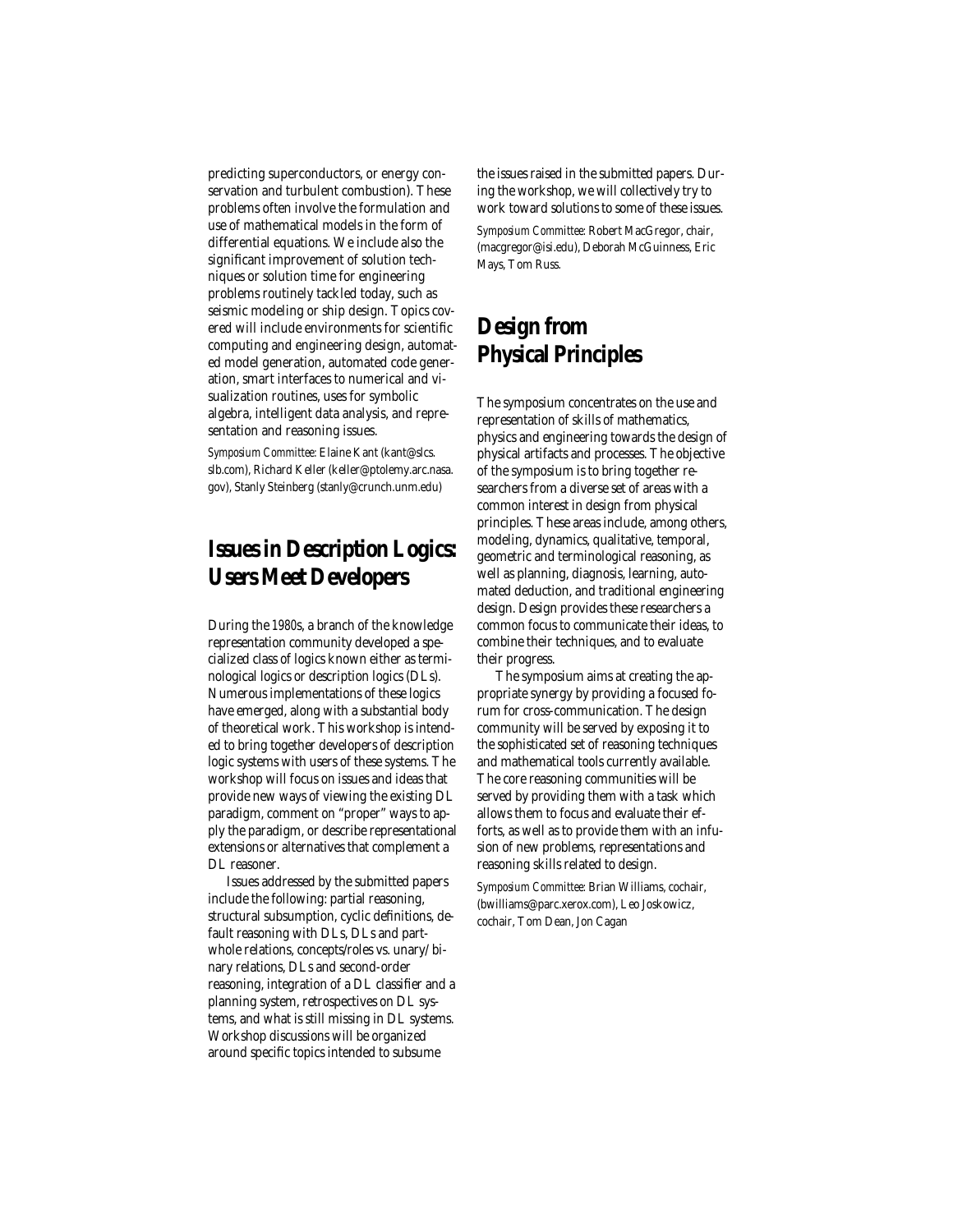### **Probabilistic Approaches to Natural Language**

Recently there has been a resurgence of interest in probabilistic methods in AI, spurred by technical developments which have made these methods more practical. Bayesian and decision-theoretic approaches have been facilitated by the development of graphical representations such as belief (or Bayesian) networks, and influence diagrams. Learning approaches have been promoted by new developments in statistical learning (particularly hidden Markov models). These methods all offer hopes to address problems of brittleness and knowledge representation in natural language processing. This symposium which will bring together researchers applying these probabilistic methods in order to share perspectives. We intend that the discussion will emphasize reviews of the current state of the art and views of the most promising lines of research.

*Symposium Committee:* Robert Goldman (rpg@cs. tulane.edu), Peter Norvig, Eugene Charniak, Bill Gale.

### **Registration**

ALL ATTENDEES MUST PREREGIS-TER. Each symposium has a limited attendance, with priority given to invited attendees. All accepted authors, symposium participants, and other invited attendees must register by August 28, 1992. After that period, registration will be opened up to the general membership of AAAI and other interested parties. All registrations must be postmarked by September 15, 1992.

Your registration fee of \$210.00 (students \$95; legible proof of full-time student status must be included) covers your attendance at the symposium, a copy of the working notes for your symposium, and the reception.

Please fill out the attached registration

form and mail it with your fee to: AAAI 1992 Fall Symposium 445 Burgess Drive Menlo Park, CA 94025 Checks (drawn on US bank) or international

money orders should be made out to AAAI. VISA, MasterCard and American Express are also accepted.

*Please note:* **All refund requests must be in writing and postmarked by October 6, 1992**. A \$25.00 processing fee will be levied on all refunds granted.

When you arrive at the Royal Sonesta, please pick up your complete registration packet in the lobby, near the front desk. Registration hours will be: Thursday, October 22 5:00 pm – 7:30 pm Friday, October 23 8:00 am–5:00 pm Saturday, October 24 8:00 am – 5:00 pm

Please call Annette Eldredge at

415/328-3123 for further information.

### **Accommodations**

For your convenience, AAAI has reserved a block of rooms at the Royal Sonesta Hotel. The prices are: \$115.00 for single and \$125 for double. Symposium attendees must contact the Royal Sonesta Hotel directly. Please identify yourself as an American Association for Artificial Intelligence Fall Symposium registrant to qualify for the reduced rate.

#### **Royal Sonesta Hotel**

5 Cambridge Parkway Cambridge, MA 02142 Telephone: 617-491-3600 Fax: 617-661-5956

*Disclaimer:* In offering the Royal Sonesta Hotel (hereinafter referred to as "Supplier") and all other service providers for the AAAI Fall Symposium Series, the American Association for Artificial Intelligence acts only in the capacity of agent for the Supplier which is the provider of hotel rooms. Because the American Association for Artificial Intelligence has no control over the personnel, equipment or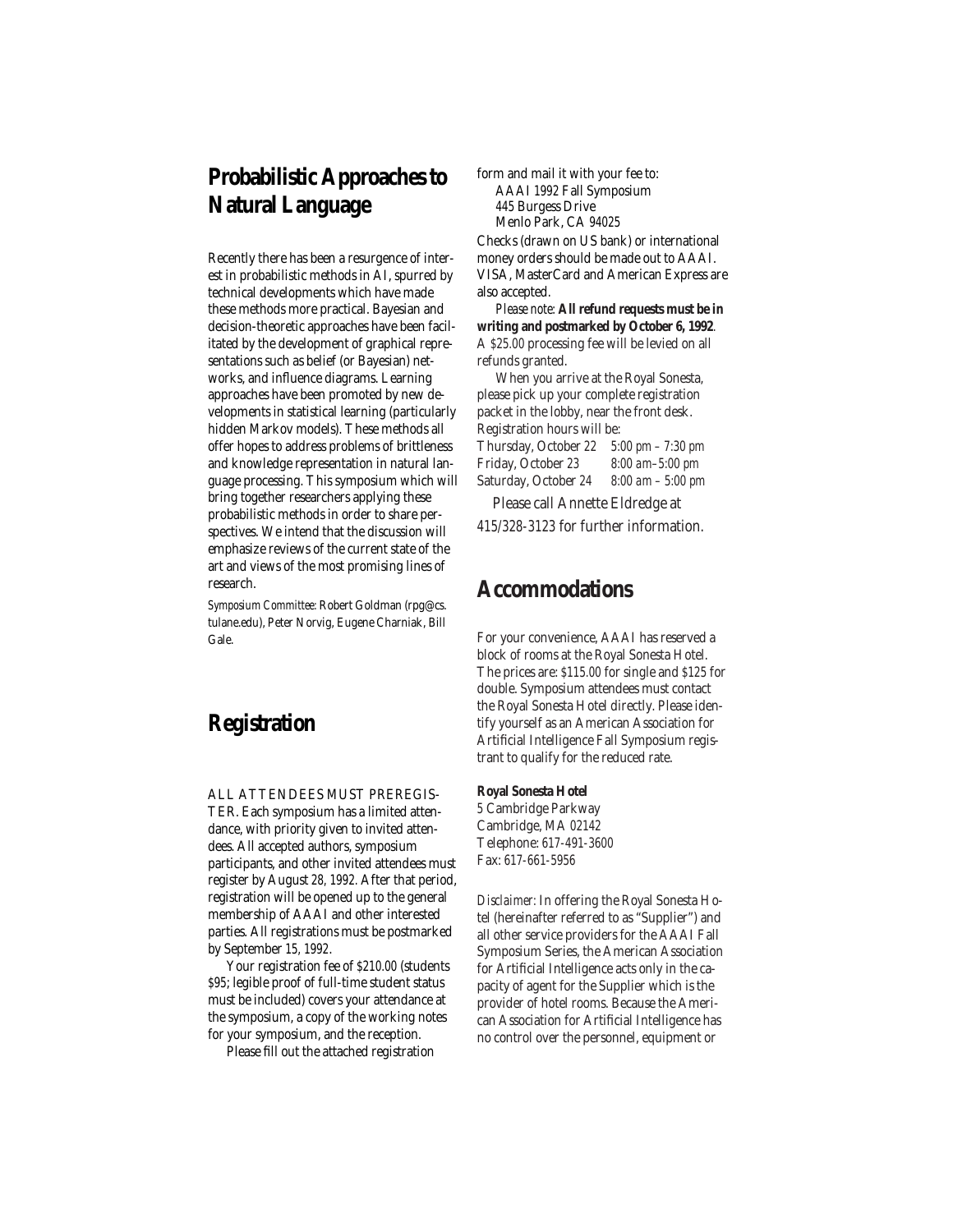operations of providers of accommodations or other services included as part of the Symposium program, AAAI assumes no responsibility for and will not be liable for any personal delay, inconveniences or other damage suffered by symposium participants which may arise by reason of (1) any wrongful or negligent acts or omissions on the part of any Supplier or its employees, (2) any defect in or failure of any vehicle, equipment or instrumentality owned, operated or otherwise used by any Supplier, or (3) any wrongful or negligent acts or omissions on the part of any other party not under the control, direct or otherwise, of AAAI.

#### **Ground Transportation**

This information is the best available at time of printing. Fares and routes change frequently. Please check by telephoning the appropriate numbers below for the most up-todate information.

#### **Taxi**

Checker Cab, phone: 617-497-1500. Cab fare from Logan International Airport is approximately \$15.00.

#### **Courtesy Van & Public Transportation**

A courtesy van to many downtown Boston and Cambridge locations is provided from the Royal Sonesta Hotel. Public transportation by the underground subway, the "T," is 1/8 mile from the hotel.

#### **Parking**

Indoor parking is available at the Royal Sonesta Hotel.

### **Car**

Hertz has been designated as the official rental car company for the AAAI Fall Symposium Series. To qualify for the special rates arranged with Hertz, please call the Hertz convention desk at 800/654-2240. Be sure to identify yourself as an attendee of the symposium, and give the code CV10179. Hertz has a convenient rental desk located at Logan International Airport. To be assured of the best possible rates at the time of booking, ask if

there is a lower rate for the time of rental.

### **Tentative Program Schedule**

#### *(subject to change)*

Friday, October 23 9:00 am-5:30 pm Sessions 6:00 pm-7:00 pm Reception

Saturday, October 24 9:00 am–5:30 pm Sessions 7:30 pm-9:00 pm Plenary session

Sunday, October 25 9:00 am–12:30 pm Sessions